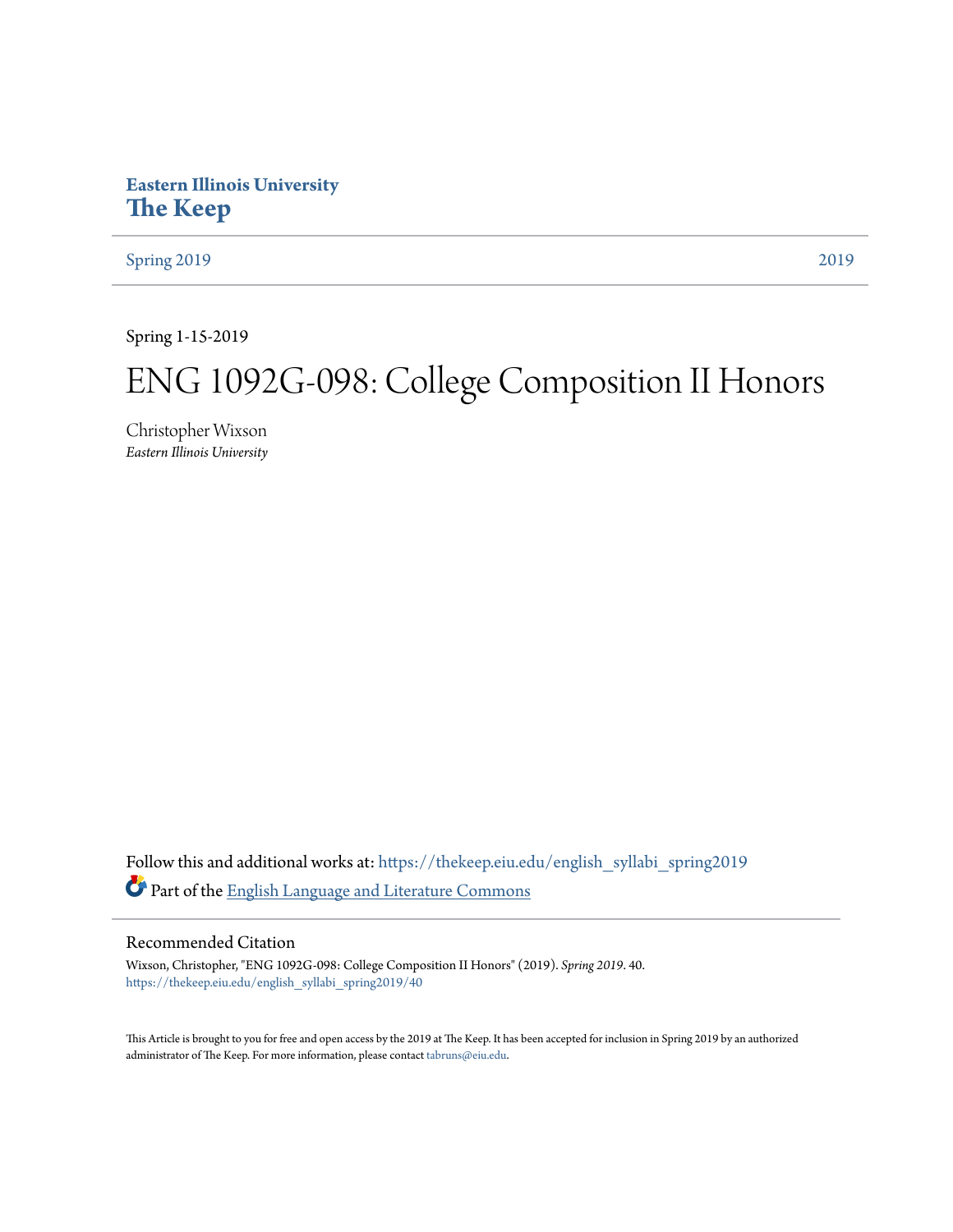# Eng 1092: Argument and Critical Inquiry

spring 2019 / Section 098 / 3.00 Credits syllabus

Dr. Chris Wixson



#### course philosophy

Building upon the work of English 1091, this course offers opportunities to gain further practice at analyzing others' arguments, gathering and synthesizing information from varied sources, and effectively presenting your own arguments. In short, English 1092 provides you further experience in the process of critical inquiry and a chance to strengthen skills of reading, writing, and research in preparation to meet the challenges of future academic and professional tasks.

#### Learning Objectives

Students will demonstrate the ability to:

- 1. Apply the principles of argument---claims, reasons, evidence, assumptions, counter-arguments--in written and oral formats.
- 2. Produce cogent written and oral arguments in edited American English that consider ideas, issues, problems, and evidence from multiple perspectives.
- 3. Evaluate primary and secondary source evidence, including quantitative data, to determine its credibility, appropriateness, and relevance.
- 4. Integrate sources ethically, appropriately, and consistently in written documents.
- 5. Use data and create graphical elements in their writing.
- 6. Recognize how to transfer their writing processes, understanding of rhetorical principles, genre awareness, understanding of argumentative principles, and the research process to other rhetorical situations.

#### course texts

Writing Arguments, Ramage/Bean/Johnson The Little D/K Handbook Writer/Designer, Arola/Sheppard/Ball

Selected Talk of the Town pieces, TED talks, and essays by Nathan Heller, Benjamin Bratton, and Frank Romanelli/ Jeff Cain/Patrick McNamara

#### contact information

Dr. Chris Wixson

cmwixson@eiu.edu

Coleman Hall 3771/DFAC 1351

Office Hours: TR 8:30-10:30 AM / W 12-1 / by appointment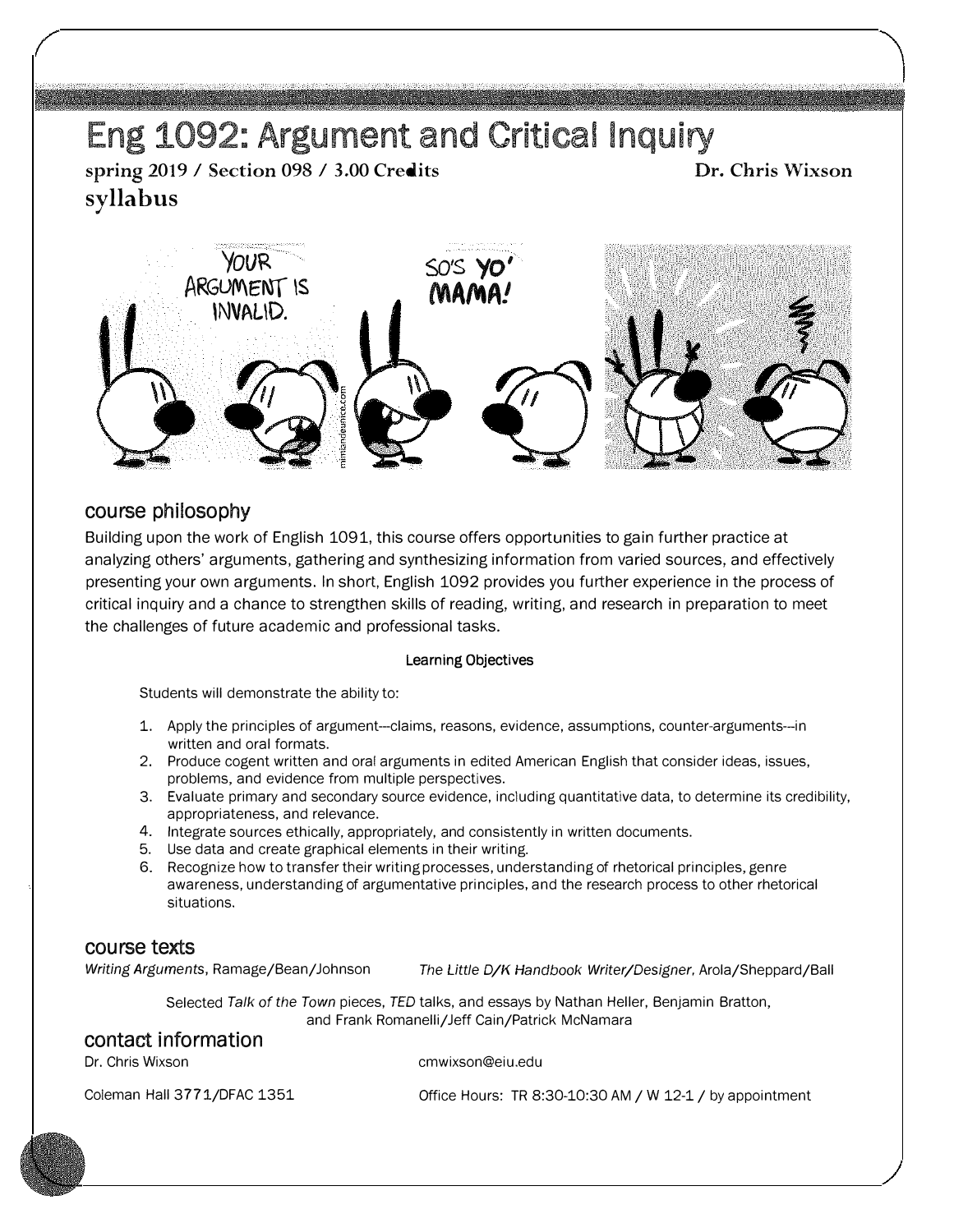## **Assignments**

\*TOTC piece, Civic Proposal, Extended Inquiry Project, Self-Assessment and Reflection

\*Active, Engaged Participation in Class Activities



## final grades

Your final grade in the course will be determined by your performance on the following assignments:

| TOTC Essay                                                      | 15% |
|-----------------------------------------------------------------|-----|
| Civic Proposal and Cover Letter (5-6 pages)                     | 20% |
| Extended Inquiry Summary and Genre Analysis (5-6 pages)         | 10% |
| Extended Inquiry Source Analysis (3-4 pages)                    | 5%  |
| Extended Inquiry Research Synthesis (3-4 pages)                 | 5%  |
| Extended Inquiry Argument Paper (7-8 pages)                     | 25% |
| Initial Self Assessment Narrative (3-4 pages) /                 |     |
| Final Reflective Essay (4 pages)                                | 10% |
| Short Writings / Class Participation / Peer Critique / TED Talk | 10% |

\*\*You must complete all written assignments and exams to complete the course. Failure to complete any one of the components represents incomplete work for the semester and anyone with incomplete work will not receive a passing grade for the course.

#### attendance

Mandatory. I expect you to be in class, awake and prepared, every Tuesday and Thursday morning. In other words, arrive on time with your reading/writing assignment completed, prepared to participate in the day's tasks. Because so much in this course relies upon in-class work, absences and habitual lateness will adversely affect your course performance. Attendance will be taken at each class session - you are allowed two unexcused absences before your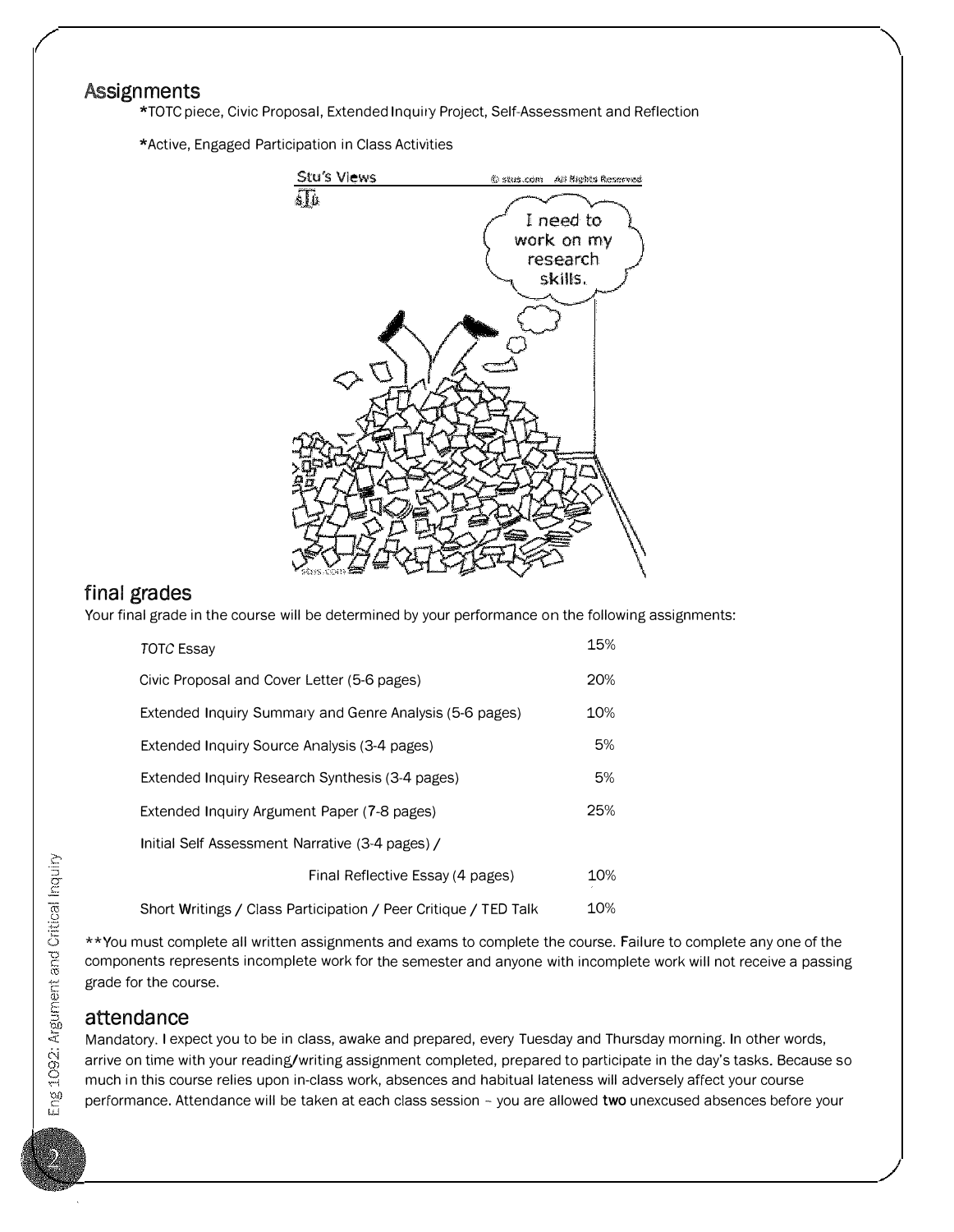grade is negatively affected. After three, each unexcused absence will lower your participation grade by a third of a letter. More than six unexcused absences will result in a "O" for participation. More than ten unexcused absences will result in a grade of no credit for the course. Habitual lateness (beyond once) will also affect your grade negatively since it is disruptive and disrespectful. Please notify me by email if there is unexpected illness or an emergency that causes you to miss class. Do not get in touch asking "for the assignment" or a "rundown of what you missed." My responsibilities as an instructor lie with the students who do come to class. Excused absences are accompanied by appropriate legal or medical documentation. Any unexcused absence will seriously undermine your success in this course.

## class participation

Mandatory. To maximize your individual and our collective productivity in class, it is essential that you show up to class with reading and writing activities done and ready to work on assignments in progress. Class activities will include a mixture of informal lecture, discussion, short writing, and process tasks.

## late papers

These are no fun for me to keep track of and only put you further behind. For each day beyond the scheduled due date, late papers will be penalized a third of a letter grade. After a week, I will no longer accept the paper, and it becomes a "O." Again, if you become ill or the victim of emergency circumstances, please email me as soon as possible and stay in touch.

## cell phone and computer use

You may bring your computer to class with you, assuming that you use it in a scholarly and responsible fashion. This means that you will only have applications and windows related to the current discussion open. You may not check email or Facebook, surf the web, send texts or Tweets, play games, or otherwise distract yourself and those around you from the class conversation with your computer or cell phone. Phones should be turned off when you come in to class. If you have an emergency for which you must be available, you must discuss it with me beforehand and keep your phone on vibrate. Under no conditions are you allowed to text message, take pictures or video (illegal in class), play games, or use the cell phone in any other manner during class. Violating any of these policies will result in your participation grade being lowered by a full letter grade for each violation.

## academic integrity

Any paper with your name on it signifies that you are the author--that the wording and major ideas are yours, with exceptions indicated by either quotation marks and/or citations. Plagiarism is the unacknowledged use (appropriation and/or imitation) of others' materials (words and ideas). We will discuss how to avoid it. Evidence of plagiarism will result in one or more of the following: a failing grade for the assignment, an F in the course, and a report filed with the Student Standards Office.

#### student success center

Students who are having difficulty achieving their academic goals are encouraged to contact the Student Success Center (www.eiu.edu/-success) for assistance with time management, test taking, note taking, avoiding procrastination, setting goals, and other skills to support academic achievement. To make an appointment for an individual consultation, call 217-581-6696, or go to 9<sup>th</sup> Street Hall, Room 1302.

## special needs and situations

If you wish to receive academic accommodations, please contact the Office of Disability Services (581-6583) to obtain documentation as soon as possible.

## and finally....

This semester, we are lucky to have Graduate Assistant Connor York as part of our course community. In addition to providing guidance in and insight to our classwork together, Connor brings to us expertise in writing and works as a Consultant at the Writing Center in Coleman Hall 3110. Her presence will be an invaluable resource to all of us. If you are unfamiliar with what the Writing Center provides, stay tuned for details.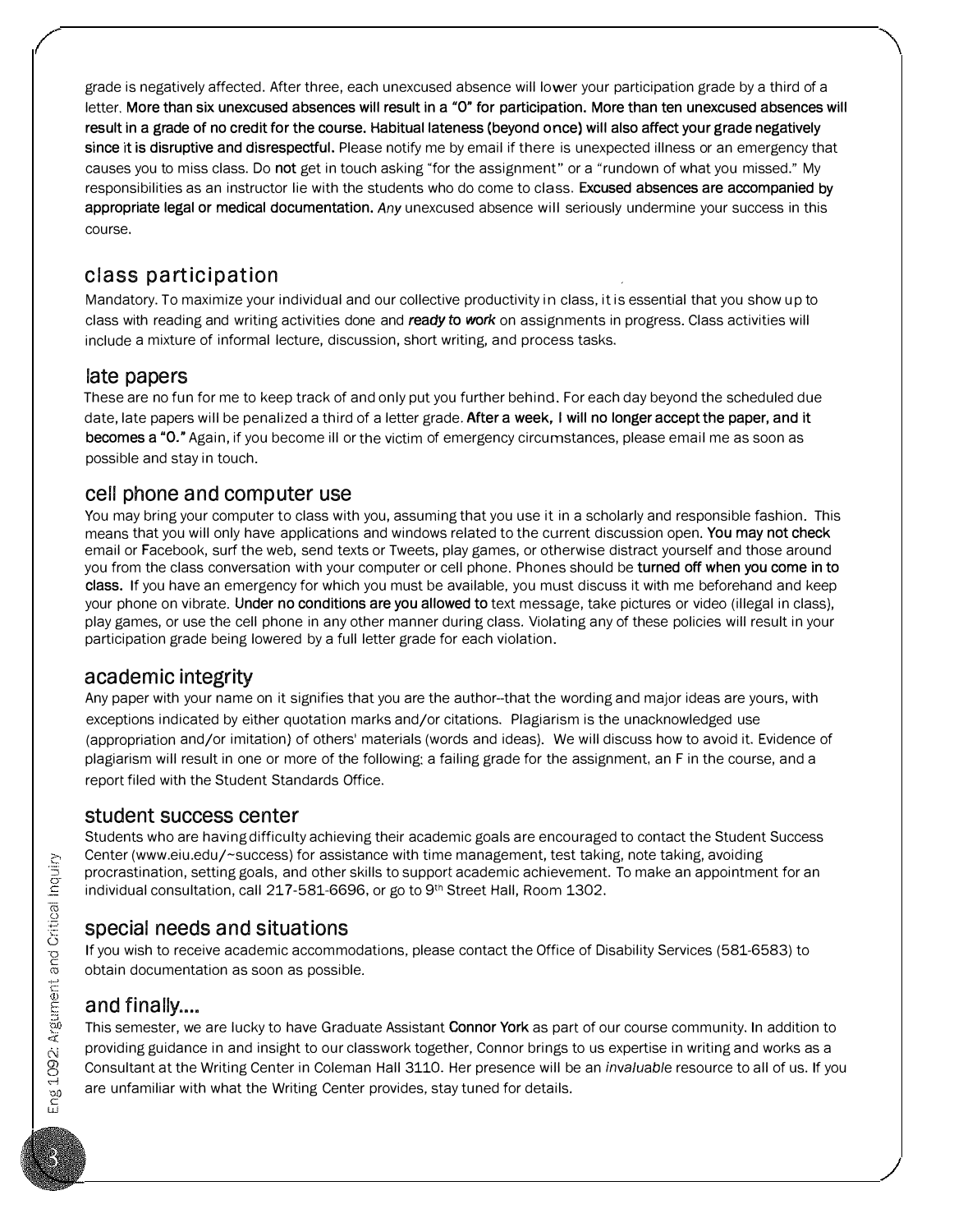## Eng 1092: Argument and Critical Inquiry Dr. Chris Wixson course calendar

\*\*Because this schedule can and probably will change, it is imperative that you bring it to each class meeting so as to make the appropriate revisions.

WA: Writing Arguments DK: The Little DK Handbook

January 8

10 Course Introduction/ "The Pull" Writing Self-Analysis Due (D2L) / Argumentative Writing Review Unit One Workshop/ "Casting Call"

#### \*\*UNIT ONE: TALK OF THE CAMPUS

- 15 "Transformer"/ "Head Count"/ "The Toiler"/ Research Methods review
- 17 "A Timely Mystery"/ "The Flag Man"/ Newsroom
- 22 Research Completed/ Structure Workshop/ Three Paragraphs Due
- 24 First Draft of Talk of the campus Due/ Peer Critique/ Bring Hard Copy to Class / WA: pp. 52-54
- 29 Revision Workshop
- 31 Final Draft of Talk of the campus Due/ Reflection/ Unit Two Workshop

\*\*UNIT TWO: CIVIC PROPOSAL WA: pp. 309-313

- February 5 TBA
	- 7 TBA
		- 12 Citation Review/ Workshop (MLA) and Works Cited pages/ DK: pp. 154-194
		- 14 First Draft of Civic Proposal Due/ Peer Critique
		- 19 Revision Workshop
		- 21 Final Draft of Civic Proposal Due / Reflection / Unit 3 Workshop

#### \*\*UNIT THREE: EXTENDED INQUIRY

- 26 TED talks by Christopher Bell and Sherry Turkle Heller's "Listen and Learn"/ Bratton's "We Need to Talk About TED" Bratton (D2L)
- 28 TED Talks by Benjamin Zander and Clay Shirky